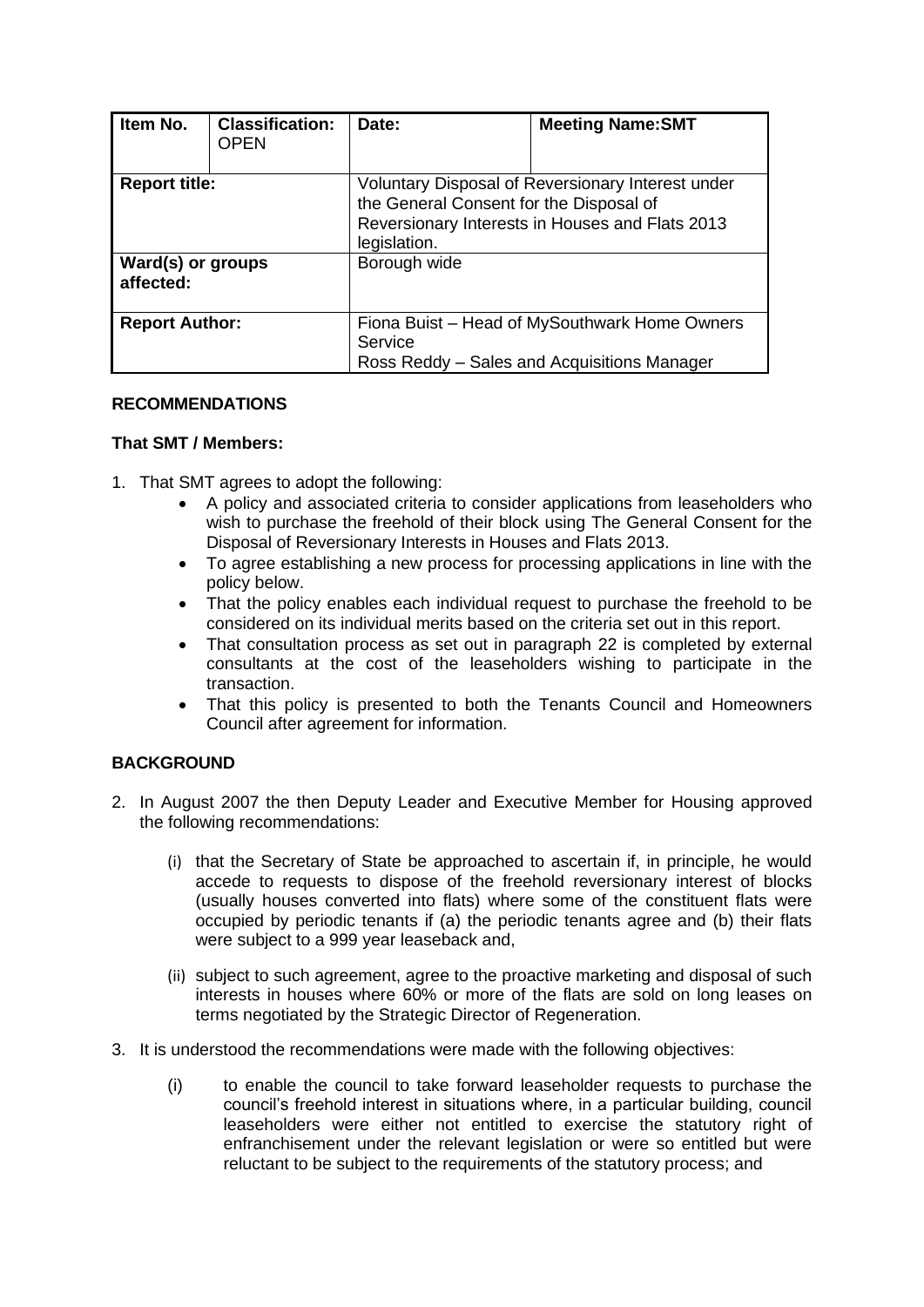- (ii) to enable the council to proactively market the disposal of reversionary freehold interests.
- 4. In June 2017 the Council was approached by five leaseholders at a small block of eight units requesting to buy the freehold of their block using the sale of reversionary freehold interests policy that received approval in 2007.
- 5. The leaseholders concerned do not meet the statutory requirements under the Leasehold Reform, Housing and Urban Development Act 1993<sup>1</sup> to buy the freehold and the leaseholders wish to explore the opportunity for them to buy the freehold on a voluntary basis.
- 6. Legal advice was subsequently sought and advice is that given the passage of time since the decision in 2007, which has effectively remained dormant, and changes in the rules applicable to the council's powers to dispose of housing land, the council may wish to consider the matter afresh. This document proposes to establish a framework within which the Council can develop a policy to sell the reversionary interest for properties not captured by Leaseholder Reform, Housing and Urban Development Act 1993.
- 7. This report was presented to SMT on 10 April 2019. During the discussions it was agreed the following be amended and added to the report:
	- 7.1. That consultation is completed by independent consultants in order for the Council to remain at arms length and impartial during the process. This has been addressed below.
- 8. Upon completion of the amendments in 7 above it was presented to SMT on 24 July 2019 with agreement that the policy should be presented to the Homeowners and Tenants Council.

## **KEY ISSUES FOR CONSIDERATION**

## **Statutory Right of Leaseholders to buy the freehold of a building**

- 8. In certain circumstances the council must comply with a request from leaseholders to buy the freehold of the building in which they hold long leases to units. This is a statutory right to collective enfranchisement set out in the Leasehold Reform, Housing and Urban Development Act 1993 (LRHUDA93).
- 9. For the statutory right to apply the basic requirements are that the building comprises **two thirds** of the flats held by leaseholders and at least **50%** of the leaseholder flats in the building have to participate.
- 10. Where the statutory right to enfranchisement is invoked by leaseholders, the council must comply. Where there are council tenants in the building, there would be no duty to consult with those tenants as the council has no choice but to comply with statutory requirements although the council would need to inform their tenants about the application and how this will affect them as part of best practice.
- 11. Tenants' security of tenure and landlord arrangements with the council would not significantly change as the law requires enfranchising leaseholders to leaseback to the council units occupied by council tenants on a 999 year lease; this means the council

<sup>&</sup>lt;sup>1</sup> Section 3, Leasehold Reform, Housing and Urban Development Act 1993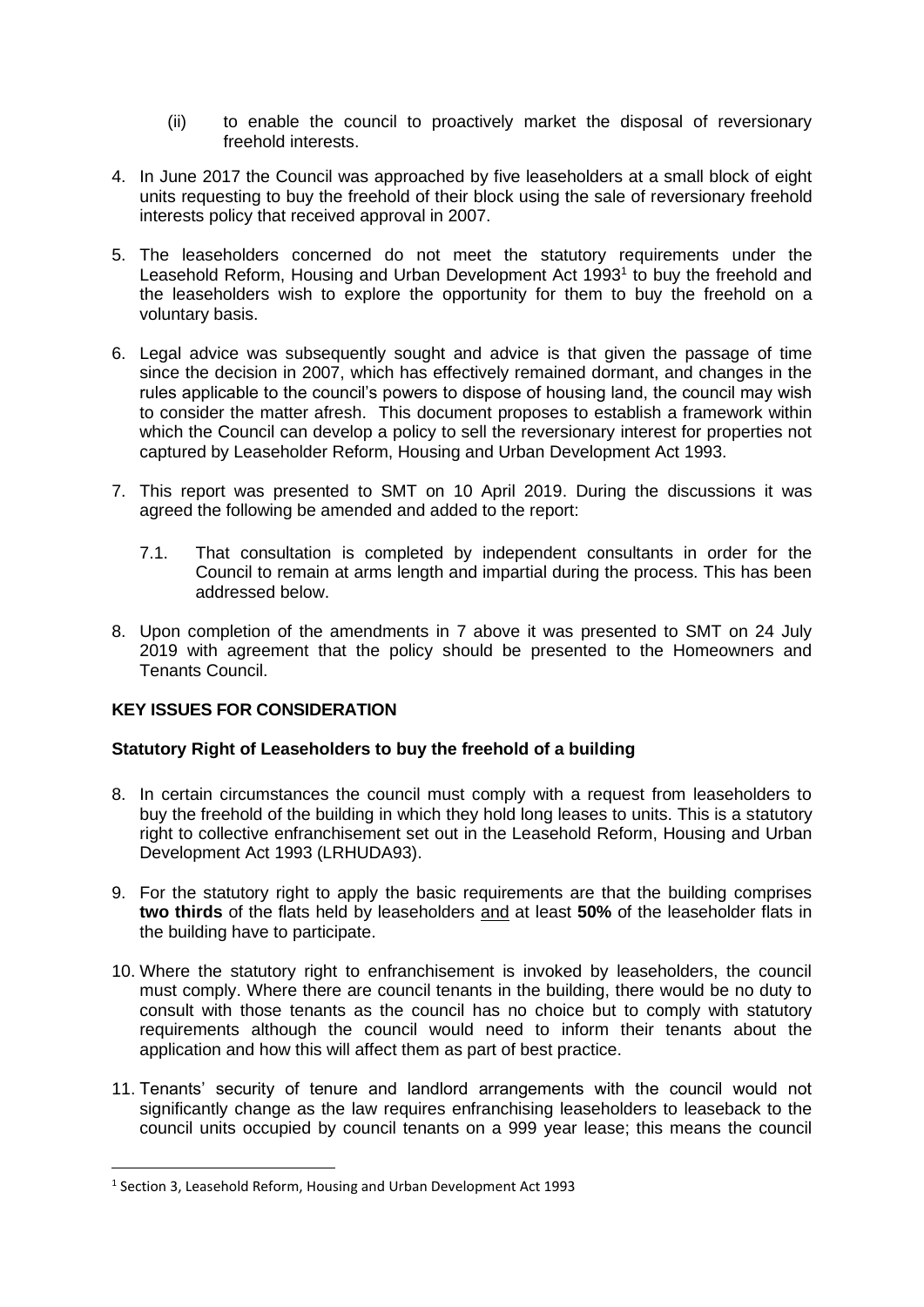would remain the tenants' landlord although the council's relationship with former council leaseholders would effectively be reversed.

#### **Situations where the statutory right does not apply**

- 12. In situations where the statutory right of leaseholders to buy the freehold of a building does not apply, the council has the discretion to grant an option to purchase the freehold interest under Section 32 of the Housing Act 1985. This would be subject to the consent of the Secretary of State unless the situation is covered by a General Consent issued by the Secretary of State.
- 13. The General Consent for the Disposal of Reversionary Interests in Houses and Flats 2013 ("General Consent") enables local authorities to dispose of its interests in a building containing flats for such consideration as the local authority considers appropriate, as long as other key criteria are met.
- 14. The conditions referred to in D6 and D7 of the General Consent are where:

(i) D6: "Subject to D7, at least 50% of all the flats have been let to tenants who have been qualifying tenants for the purposes of section 5 of the Leasehold Reform, Housing and Urban Development Act 1993".

(ii) D7: "Where a flat in the building is occupied by a secure, introductory or demoted tenant, the disposal is subject to a contractual obligation on the buyer to grant to the local authority upon completion of the disposal, a lease of 999 years of the flat occupied by the tenant in order to maintain the landlord and tenant relationship at the time of the disposal between the local authority and tenant so as to enable the local authority to grant the tenant:

- An under lease of the flat should the tenant proceed with an application to buy under Part V of the Housing Act 1985 (the right to buy); and
- A tenancy on, or substantially on, the terms and conditions of the tenant's tenancy at the time of the disposal and subject to the provisions set out on paragraph 2 of Schedule 10 to the Leasehold Reform, Housing and Urban Development Act 1993 regarding the continuation of the secure tenancy".
- 15. D5 of the General Consent provides that the local authority must not have an interest in any management company set up to hold the freehold interest.
- 16. It follows that selling our reversionary interests through the General Consents no longer requires specific approval from the Secretary of State, if the other provisions are met.

## **Excluded Properties**

- 17. It is accepted that the Council should use its discretion when exercising their discretion under the General Consent. There will be some properties that are considered not suitable for disposal. It is proposed that the following property types will form part of the criteria to refuse any applications:
	- 16.1. the building is part of a regeneration scheme
	- 16.2. the building is designated for a particular purpose such as the elderly or disabled
	- 16.3. the council is not the freeholder
	- 16.4. the building has shared services (for example district heating systems) in which the Council is required to have unencumbered access for maintenance and repair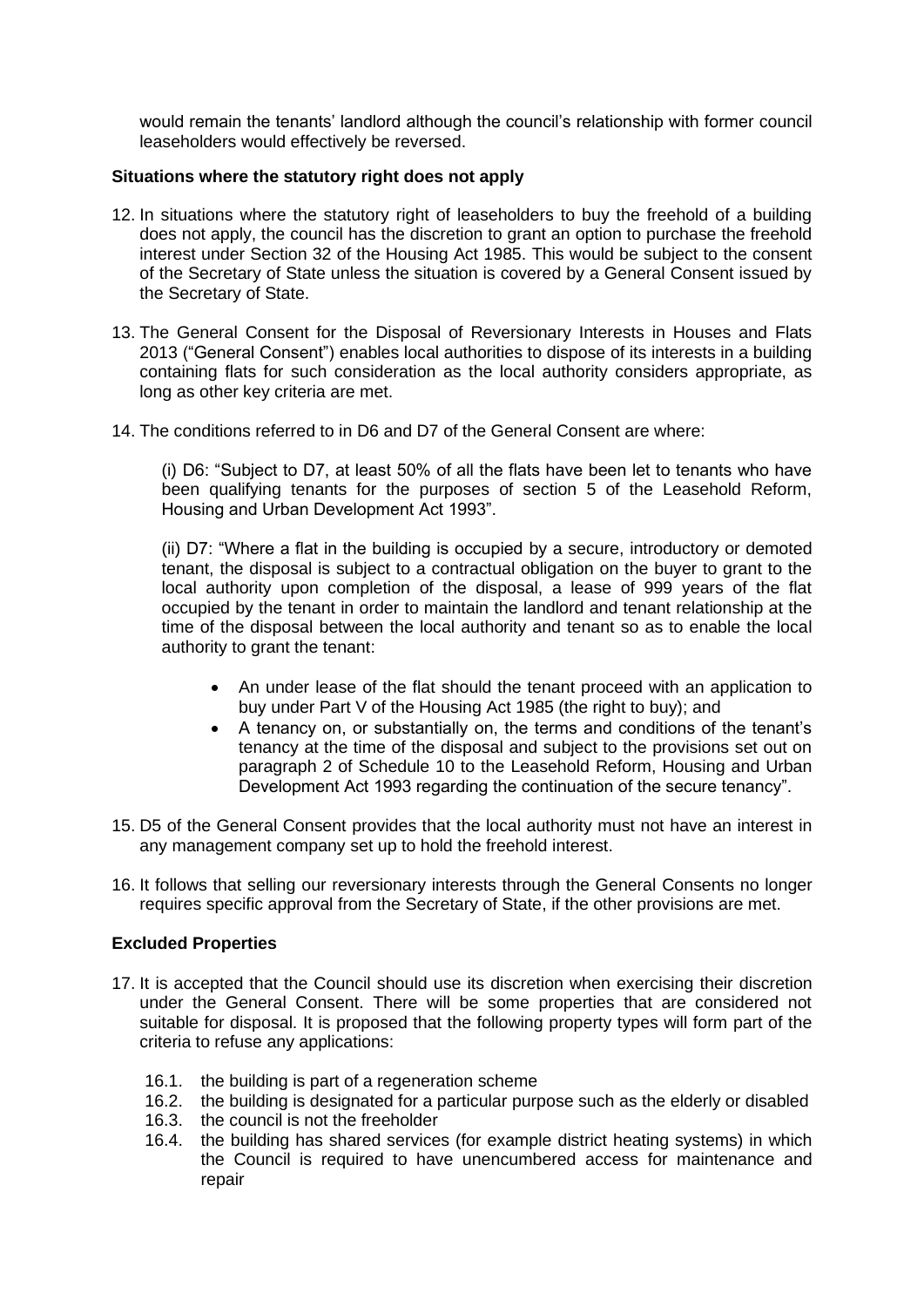16.5. where the Council has granted licenses or leases to utility companies or third parties for example telecommunication towers and garages.

## **Decision Criteria**

- 18. Should the Council adopt a policy of disposal in line with the part D of the General Consent 2013 in line with the requirements set out in paragraphs 12 to 14 above.
- 19. In assessing each application it is proposed the Council should adopt a two stage criteria set out below:

## **Stage 1 – Initial Assessment**

- (i) The building must not be an 'excluded' building as set out in paragraph 16 above.
- (ii) At least 50% of all the units in the building must be let to long leaseholders. (this is a requirement of D6 of the General Consent – see paragraph 13 above)
- (iii) At least 50% of all long leasehold flats in the building must participate in the purchase
- (iv) There is no cogent housing management or other reason why the application should not proceed to Stage 2
- 20. Stage 1 above assesses whether there are any initial reasons why the application should not proceed. For example, there may be district heating or other shared communal services making the sale impractical or there a significant major works planned works for the property. If it is identified that selling the freehold would be detrimental to residents or the Council the application will not proceed and the applicants will be notified of the decision and the reasons.

## **Stage 2 – Consultation**

21. Should an application pass the initial assessment the second stage will be to consult with both participating and non-participating residents to ensure that that the Council are engaging all residents affected by a potential sale. The proposed process for consultation is set out below.

## **Consultation with non participating leaseholders and tenants**

- 25. For the purpose of consultation "non participating residents" includes leaseholders and council tenants who will not be part of the transaction.
- 26. In order for the Council to remain independent throughout the consultation process external consultants will complete the process as set out above. Costs for engaging the consultants will be payable by the participating Leaseholders. These costs are set out below from paragraph 32.
- 22. Consultation will occur with the following principles in mind:
	- 21.1. to fully inform all non participating leaseholders and tenants of the application to purchase the freehold and how the applicants propose to manage the freehold of the building
	- 21.2. ensure all non participating leaseholders and tenants fully understand the implications of sale and how they are individually and collectively affected
	- 21.3. enable and ensure all non participants can make their views known to Southwark Council regarding the application to purchase the building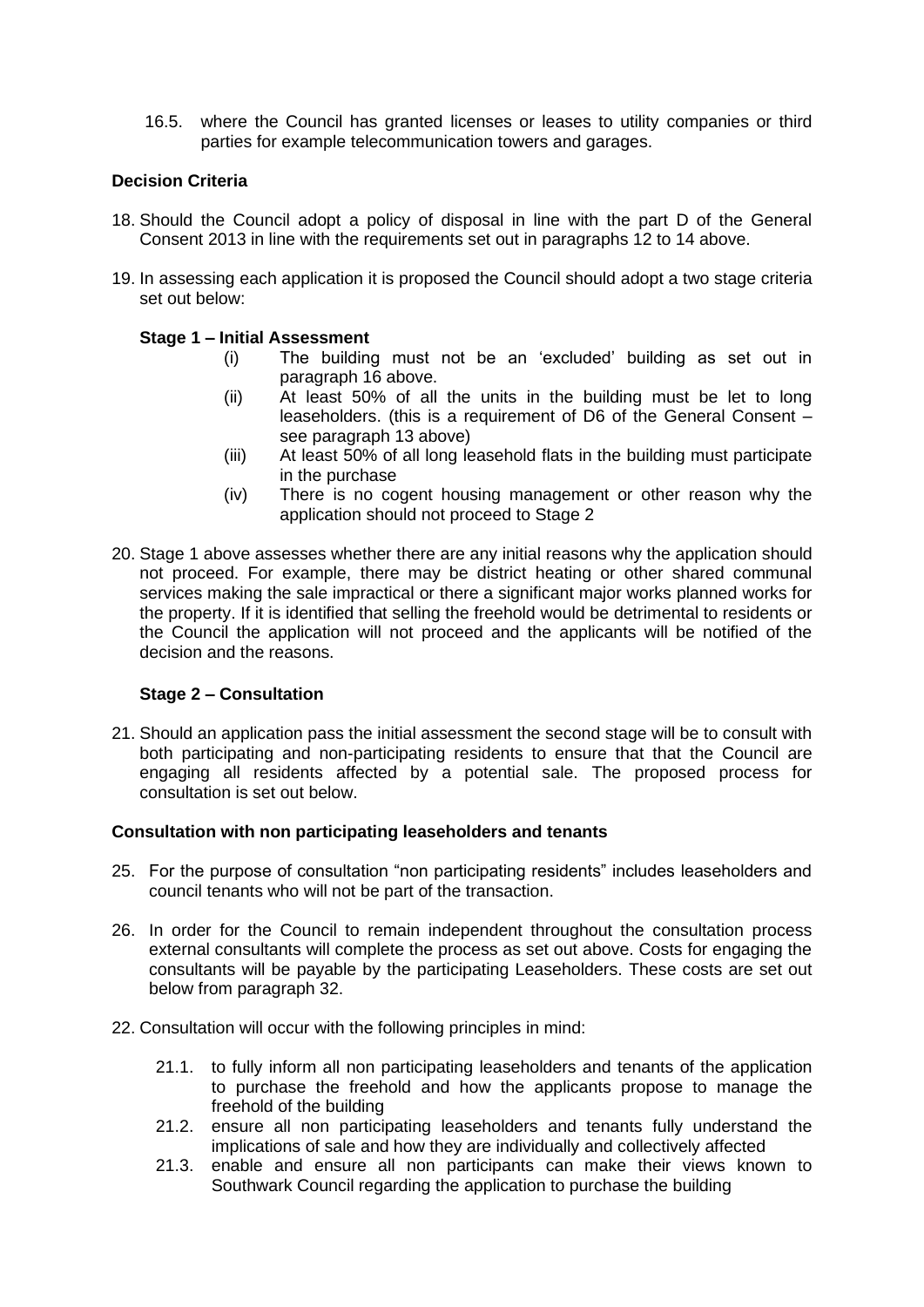- 21.4. A ballot to confirm whether non-participating residents are "for or against" the sale.
- 23. The consultation process will proceed as laid out in the step by step process below:
	- 22.1. All leaseholders and tenants in the building will be written to regarding the applicants' proposal to purchase the freehold of the building and be invited to an open meeting to discuss the proposal.
	- 22.2. Following the initial meeting a letter is sent to all residents confirming the minutes and issues tabled.
	- 22.3. All non-participating residents will be invited to a second meeting. This is to ensure a 'safe' forum for non participants to raise any concerns regarding the proposed transaction.
	- 22.4. Following the second meeting any concerns tabled will be addressed by the participating leaseholders in writing to all non-participants.
	- 22.5. The final element of the consultation will be a "for or against" ballot conducted with every non-participant. The ballot will be open for 15 working days. Any ballots received after the deadline will not be counted and will be considered in favour of the sale of freehold.
	- 22.6. If the outcome of the ballot is that 50% or more of non-participants object to the transaction then the application is rejected and MSHO will notify the applicants. If the application is rejected there will be no refund of the fees paid as set out in paragraphs 30 to 34.
- 23. Following our discussions with consultants on the consultations process a breakdown of the estimated costs has been provided and is set out below (see paragraph 30). It is important to note that these costs will vary depending on the size of the building, complexity of issues raised during consultation, and variation in the consultants fees any given year.

## **Following consultation**

- 24. If, following the consultation process above, it is agreed that the application can proceed, the applicants will be required to pay the Council's valuation fee and proceed to valuation.
- 25. The Council's Property Services team will be instructed to complete a valuation of the freehold. Upon receiving instructions a valuer will contact the applicants and arrange an inspection of the building and area for sale.
- 26. Following the inspection the surveyor will report to the applicants with the purchase price of the freehold. The offer will be made on a "take it or leave it" basis and there is no obligation on the Council to enter into further negotiations of the purchase price should the offer represent fair market value.
- 27. Once the purchase price is agreed a final report will be provided to The Strategic Director of Housing & Modernisation with a recommendation from the report author. Upon agreement of the final report external solicitors will be instructed to complete the sale of the freehold.

## **Fees and Charges**

28. The council currently charges a fee of £280.00 per application to buy the freehold under compulsory statutory requirements. This fee would also be applicable under this process.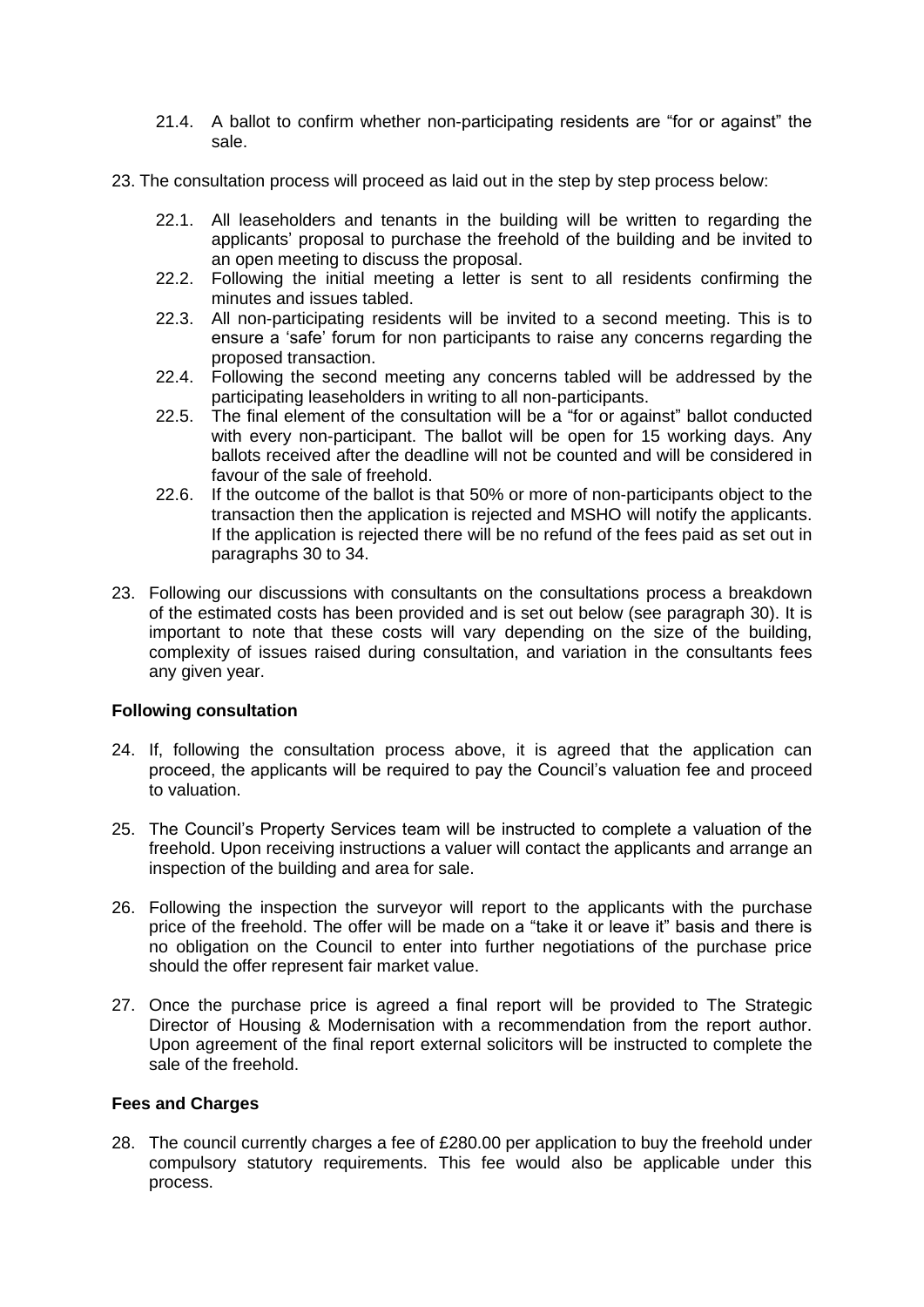29. As discussed in paragraph 23, the participating leaseholders will pay the costs of the independent consultant (Open Communities Ltd) to administer the consultation process. Fees are subject to change depending on the consultant and start from £77.50 plus VAT per hour. An estimate of time and anticipated fee for the consultation process is set out below. Upon an application preceding to consultation the estimated fee will be payable in full with the balance released or payable (which ever is applicable) prior to release of the ballot results and report.

| <b>Outline Costs for Freehold Disposal Southwark</b>                                                                       |              |                |           |
|----------------------------------------------------------------------------------------------------------------------------|--------------|----------------|-----------|
|                                                                                                                            |              |                |           |
| Item                                                                                                                       | <b>Hours</b> | Rate           | Cost      |
| Review Background information and project<br>Briefing. Draft covering letter inviting residents to<br>consultation meeting | 8            | 77.5           | 620       |
| Prepare and Chair Consultation Meeting                                                                                     | 5            | 77.5           | 387.5     |
| Follow up on queries raised at Consultation<br><b>Meeting</b>                                                              | 3            | 77.5           | 232.5     |
| Draft and post Letter Invite to all non participators<br>to meeting                                                        | 2            | 77.5           | 155       |
| Prepare Ballot Papers and Cover Letter                                                                                     | 3            | 77.5           | 232.5     |
| Deliver Ballot Papers and freepost return (per<br>paper sent)                                                              | 1            | $1.5\,$        | $1.5\,$   |
| Receive ballot papers and return to Southwark<br>Council for analysis and reporting                                        | 4            | 77.5           | 310       |
| <b>TOTAL</b>                                                                                                               | 26           | 77.5           | £1,939.00 |
|                                                                                                                            |              | <b>INC VAT</b> | £2,326.80 |

- 30. In addition to the above application fee the participating leaseholders are also liable to pay the council's valuation fee (currently £625.00) and legal fees for the sale of the reversionary interest and leaseback of flats that are occupied by secure tenants. These fees are subject to change and the applicable fee will be provided at the time of application.
- 31. For clarity the costs for this process are set out in the below table:

| Fee                         | <b>Amount</b> | When payable               |  |  |
|-----------------------------|---------------|----------------------------|--|--|
| <b>Application fee</b>      | £280.00       | On completion of stage one |  |  |
| <b>Cost of consultation</b> | £2326.90      | On completion of stage one |  |  |
|                             |               | and held on account.       |  |  |
| <b>Valuation</b>            | £625.00       | On successful consultation |  |  |
| Plan<br>Lease<br>(per       | £231.04       | On agreement of purchase   |  |  |
| leaseback property)         |               | price                      |  |  |
| <b>Council's Legal fees</b> |               | completion of<br>the<br>On |  |  |
| -Sale of Freehold           | £351.06       | transaction                |  |  |
| -Per Lease Back Property    | £208.26       |                            |  |  |
| <b>ESTIMATED TOTAL</b>      | £4022.26      |                            |  |  |

32. We note that the estimated fees set out in paragraph 32 do not include the purchase price of the freehold.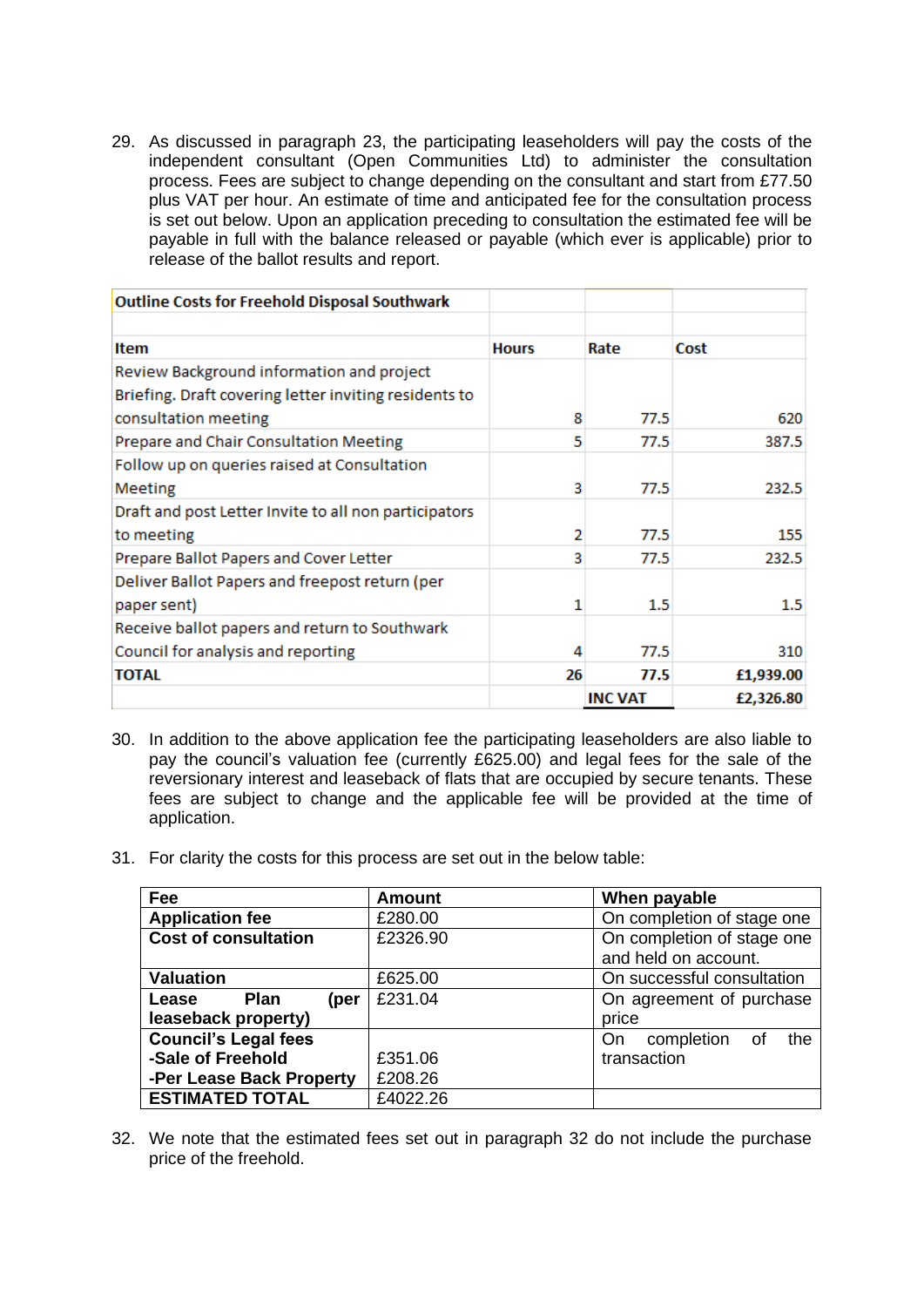33. Fees for this process will be set out in our guidance notes which will be updated to reflect any variation of fees year on year.

## **Financial Implications**

- 34. It is noted that the Council will obtain income from the sale of freehold.
- 35. In addition the Council will make savings as resources will no longer be needed for the day to day management of any buildings sold under the policy. However, the Council may be liable for third party management costs over which it has little control as the building will be managed by an entity in which it has no control. It will not be able to recover these costs from its secure tenants.
- 36. Implementation of this policy will allow the Council to raise income via the sale of the freehold and remove ongoing management costs for the freehold.
- 37. Implementation of the policy does not require any additional budget requirements as fees collected will pay for staff time in assessing any application.

#### **Community impact statement**

- 38. This policy will provide greater clarity to residents but will not have a negative impact on the community.
- 39. The Equality Act 2010 imposes a general equality duty on public authorities (the Public Sector Equality Duty – PSED) in the exercise of their functions, to have due regard to the need to :
	- Eliminate discrimination, harassment and victimisation and any other conduct that is prohibited by or under the Act;
	- Advance equality of opportunity between people who share a relevant protected characteristic and people who do not share it;
	- Foster good relations between people who share a relevant protected characteristic and people who do not share it.
- 40. For the purposes of the PSED the following are "protected characteristic" considerations :
	- Age
	- Civil partnership
	- Disability
	- Gender reassignment
	- Pregnancy and maternity
	- Race
	- Religion or belief
	- Sex and sexual orientation
- 41. The Council will need to consider the PSED at all stages of its decision making relating to the adoption of this policy and throughout its implementation..

## **Legal implications**

42. The position for leaseholders qualifying under LRHUDA 93 remains unchanged and the Council will need to consider applications received under the statutory framework in the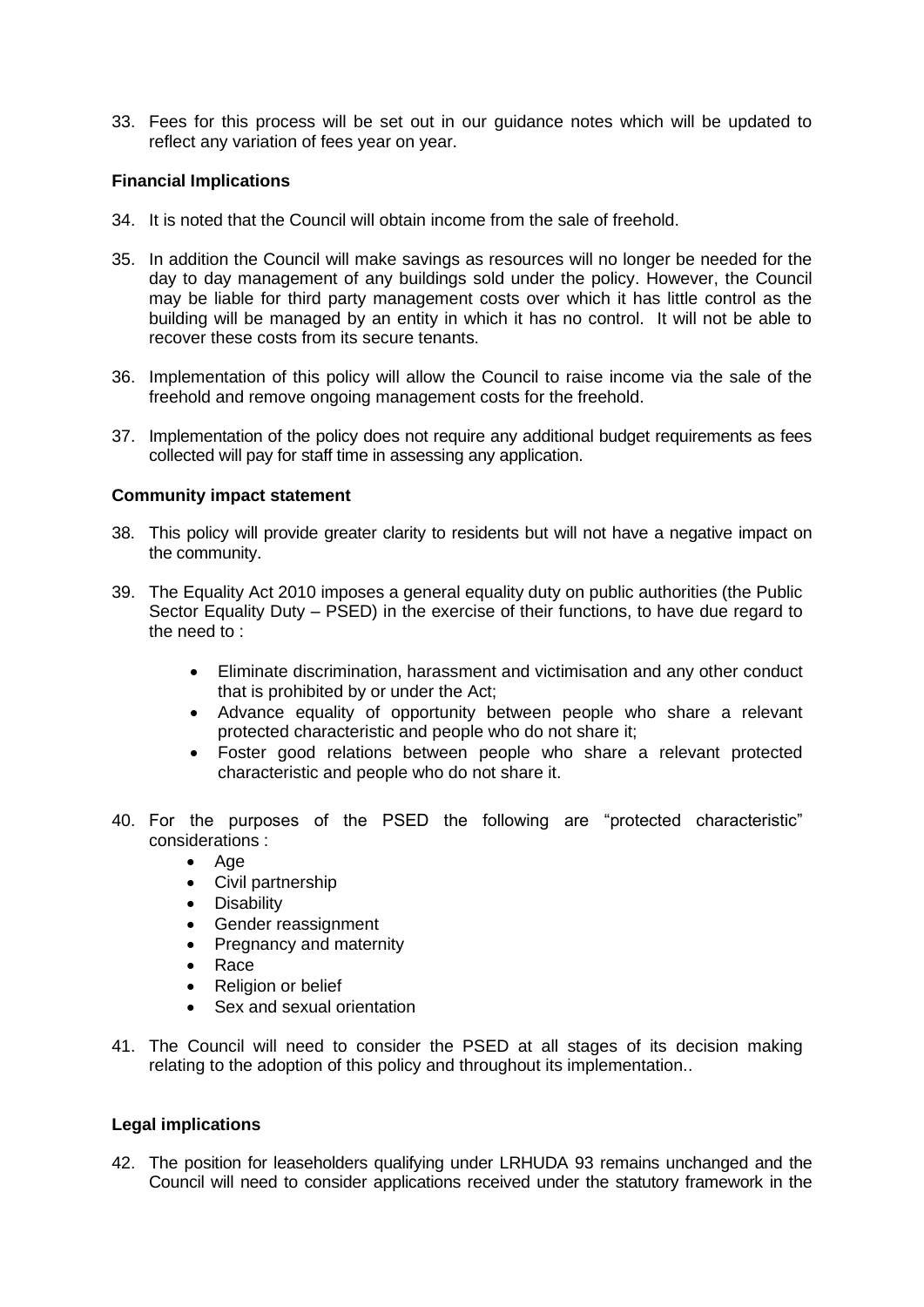usual way. This policy is designed to set out the criteria which the Council will use to determine whether leaseholders who do not qualify for, or do not want to proceed pursuant to, the available statutory framework.

- 43. The intention of this report is to set out a clear policy framework against which applications to purchase Council freeholds are assessed, which is open and transparent.
- 44. The need for a new policy arises as a result of the more relaxed provisions of the 2013 General Consent which gives councils wider powers to dispose of freeholds without the Secretary of State's consent being required.

## **Consultation**

45. This policy is being presented to the Tenants and Homeowners Council in order for us to get additional insight into the proposed policy and address any concerns raised. As we acknowledge we will need to provide assurance that the policy does not adversely iimpact on any non participating resident. Furthermore that the extensive consultation process set within the policy affords them the opportunity to vote annominously whether they agree to the transaction or not.

## **SUPPLEMENTARY ADVICE FROM OTHER OFFICERS**

#### **Director of Law and Democracy**

- 46. The main legal implications of the report are set out in the body of the report.
- 47. Particular attention will need to be paid to the conditions set out in the General Consent to ensure that these are met in each individual case.
- 48. Under D7 of the General Consent, disposal of the reversionary interest will be subject to a contractual obligation on the buyers to grant the council a lease of 999 years, on completion of the disposal, of any flat occupied by a council secure, introductory or demoted tenant. This means the council will remain the landlord of council tenants after disposal although the council's relationship with former council leaseholders would effectively be reversed.
- 49. It should be noted that D5 of the General Consent provides that the local authority must not have an interest in any management company set up to hold the freehold interest. This means that where a non statutory right disposal of a freehold interest is agreed. the council will no longer be able to participate in the management of the building notwithstanding (where buildings have council tenants) the grant of a 999 lease to the council of any unit let under a council secure, introductory or demoted tenancy.
- 50. Legal advice will continue to be provided as the policy is put in place and as individual applications received to acquire Council freeholds.
- 51. The Council will need to consider the PSED at all stages of its decision making and if it is apparent that certain groups sharing a protected characteristic are likely to be more adversely impacted by the policy than those who do not share it, then consideration must be given to how those impacts could be mitigated.
- 52. It is proposed to consult on individual applications with non participating long leaseholders and the council's secure, introductory and demoted tenants. Where consultation takes place it must take place in accordance with legal requirements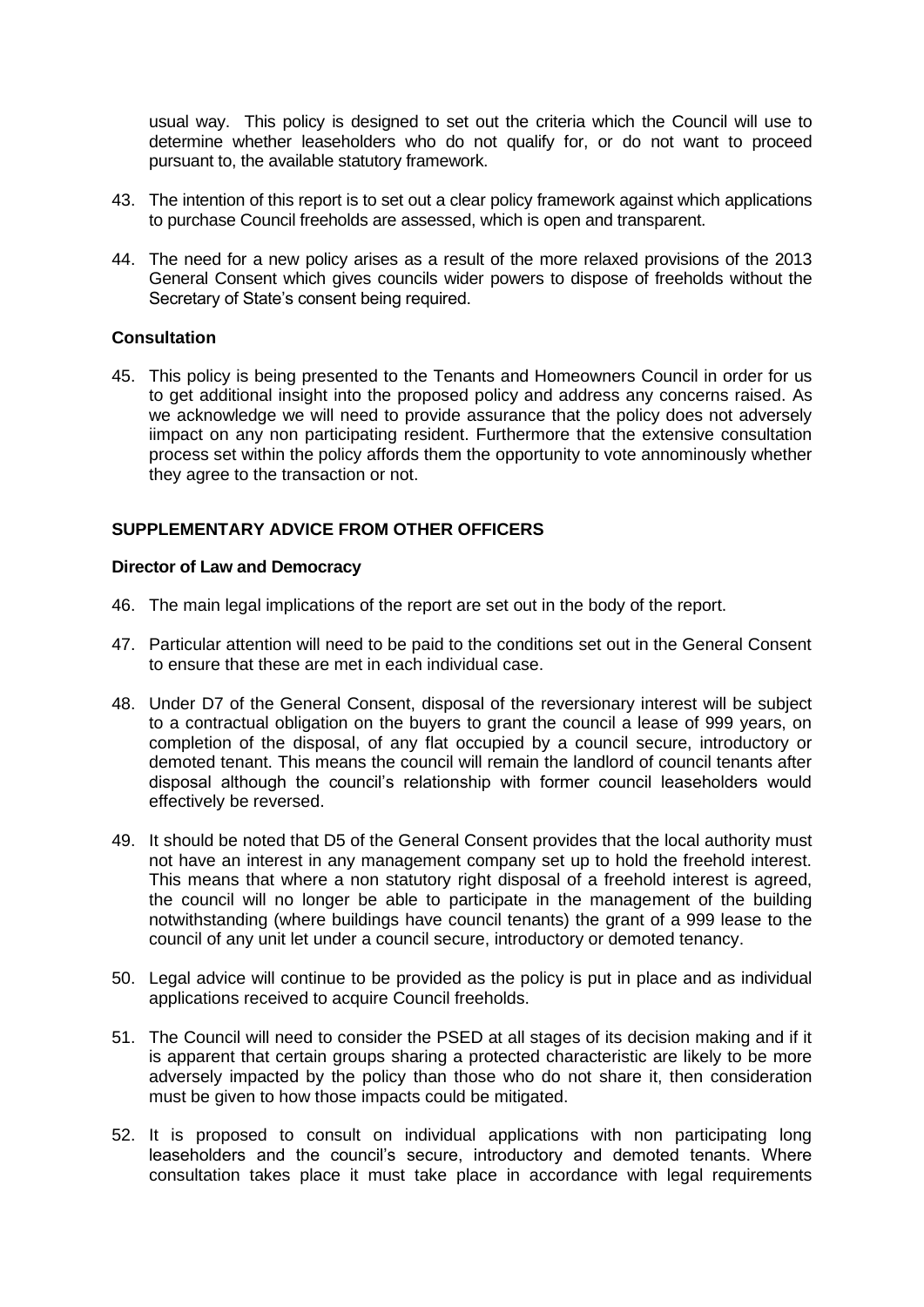irrespective of whether the consultation is carried out pursuant to statutory or other legal requirements or in exercise of the council's powers.

- 53. The general legal requirements of consultation are that consultation must; be undertaken when proposals are still at a formative stage; include sufficient reasons for the proposals to allow interested parties the opportunity to consider the proposal and formulate a response; must allow adequate time for interested parties to consider proposals and formulate their response and the outcome of it must be conscientiously taken into account when the ultimate decision is taken. These are the central requirements for fair and proper consultation and should be applied at all stages of the consultation process.
- 54. Section 93(1) of The Local Government Act 2003 enables the Council to charge for providing discretionary services. The power in the Act is subject to the requirement that the authority is not expressly prevented from charging for the services by virtue of any other legislation. The Director of Law and Democracy is not aware of any specific legislative provision which would prevent the council from relying on this power in connection with the proposals in this report. The power to charge for a service under the Act is also subject to the duty to make sure that the income from charges made from a service does not exceed the cost of the provision of the service. The Council is, therefore allowed to set the level of the charge for the service that it thinks fit, subject to those charges not exceeding the costs of the provision.
- 55. The decision to approve new fees and charges is a matter reserved to full cabinet for collective decision making in accordance with Part 3C paragraph 8 of the council constitution. Although the Leader may delegate the decision for individual decision in the ways set out in the introduction to Part 3 of the council's constitution. The constitutional team will be able to advise further on the procedure for delegations.

#### **Strategic Director of Finance and Governance**

56. Insert text

57. Insert text

#### **Other officers**

58. NA

#### **BACKGROUND DOCUMENTS**

| <b>Background Papers</b>                  | <b>Held At</b>                | <b>Contact</b>     |
|-------------------------------------------|-------------------------------|--------------------|
| Title of document(s)                      | Title of department / unit    | Name / Phone       |
| <b>Voluntary Disposal of Reversionary</b> | <b>Customers Experience /</b> | Inumber            |
| Interest                                  | <b>MSHO</b>                   | Fiona Buist / 0207 |
|                                           |                               | 525                |
| (Insert hyperlink here)                   |                               |                    |
|                                           |                               |                    |
|                                           |                               |                    |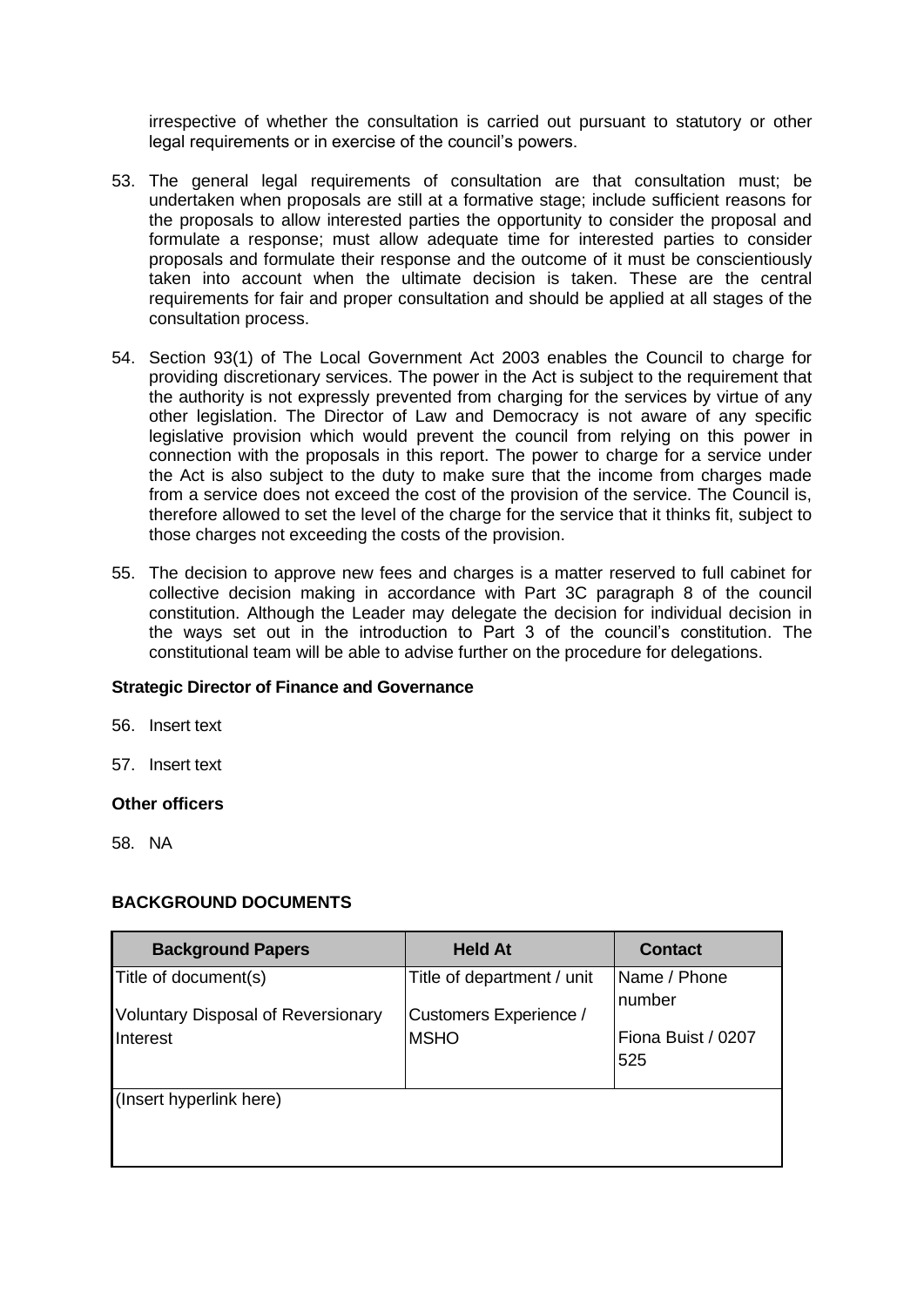| Phone number |
|--------------|
|              |
|              |
|              |
|              |

## **APPENDICES**

| No.        | <b>Title</b>                     |
|------------|----------------------------------|
| Appendix 1 | <b>Property Information Form</b> |
| Appendix 2 |                                  |
| Appendix 3 |                                  |
| Appendix 4 |                                  |
| Appendix 5 |                                  |

# **AUDIT TRAIL**

| <b>Lead Officer</b>                                                               | Michael Scorer – Strategic Director of Housing and Modernisation |                        |                          |
|-----------------------------------------------------------------------------------|------------------------------------------------------------------|------------------------|--------------------------|
| <b>Report Authors</b>                                                             | Fiona Buist - Head of My Southwark Homeowners                    |                        |                          |
|                                                                                   | Ross Reddy – Sales and Acquisitions Manager                      |                        |                          |
| <b>Version</b>                                                                    |                                                                  |                        |                          |
| <b>Dated</b>                                                                      |                                                                  |                        |                          |
| <b>Key Decision?</b>                                                              | No.                                                              |                        |                          |
| <b>CONSULTATION WITH OTHER OFFICERS / DIRECTORATES /</b><br><b>CABINET MEMBER</b> |                                                                  |                        |                          |
| <b>Officer Title</b>                                                              |                                                                  | <b>Comments Sought</b> | <b>Comments Included</b> |
| Director of Law and Democracy                                                     |                                                                  | Yes                    | Yes                      |
| <b>Strategic Director of Finance</b>                                              |                                                                  | Yes                    | Yes                      |
| and Governance                                                                    |                                                                  |                        |                          |
| List other officers here                                                          |                                                                  |                        |                          |